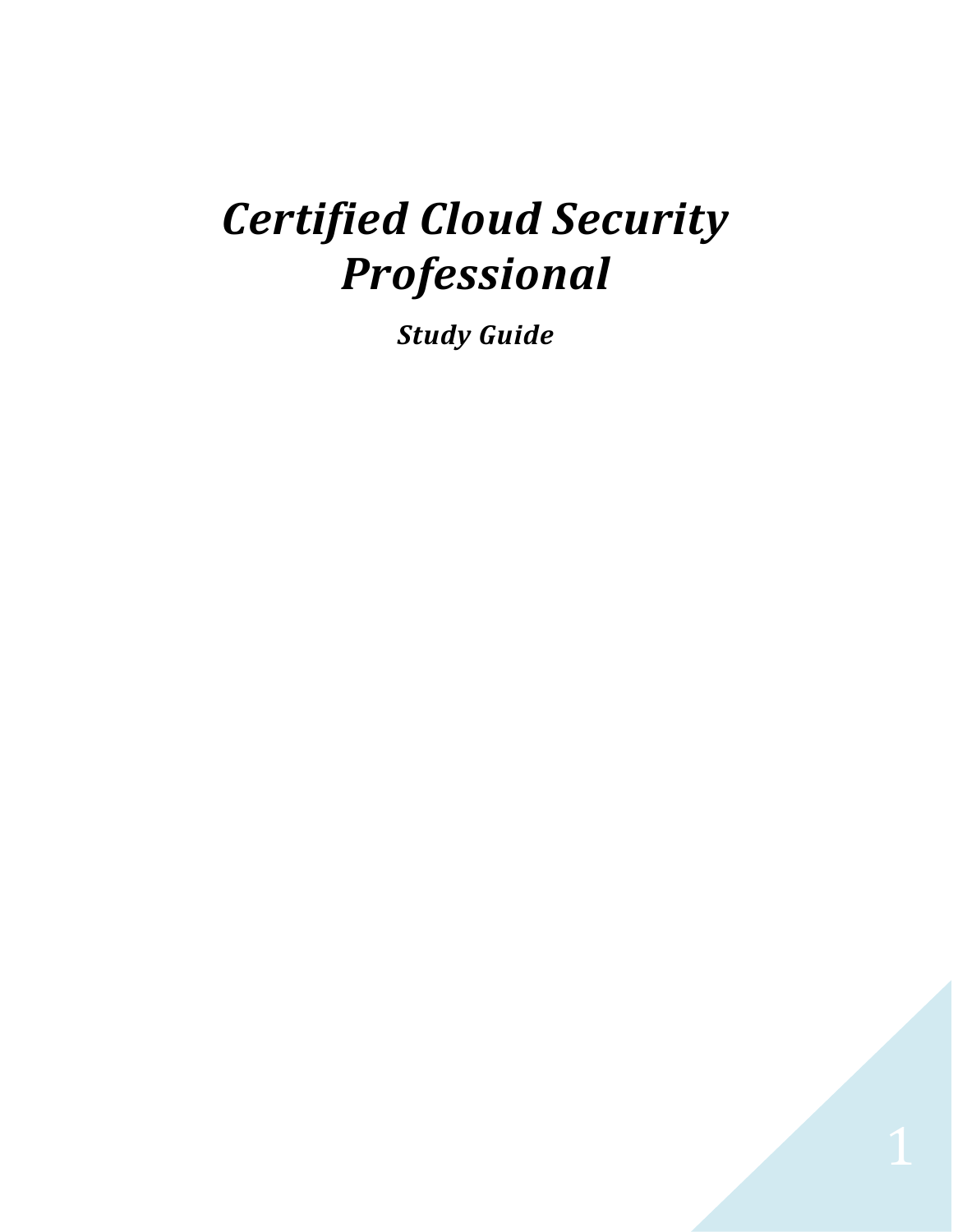## **Table of Contents**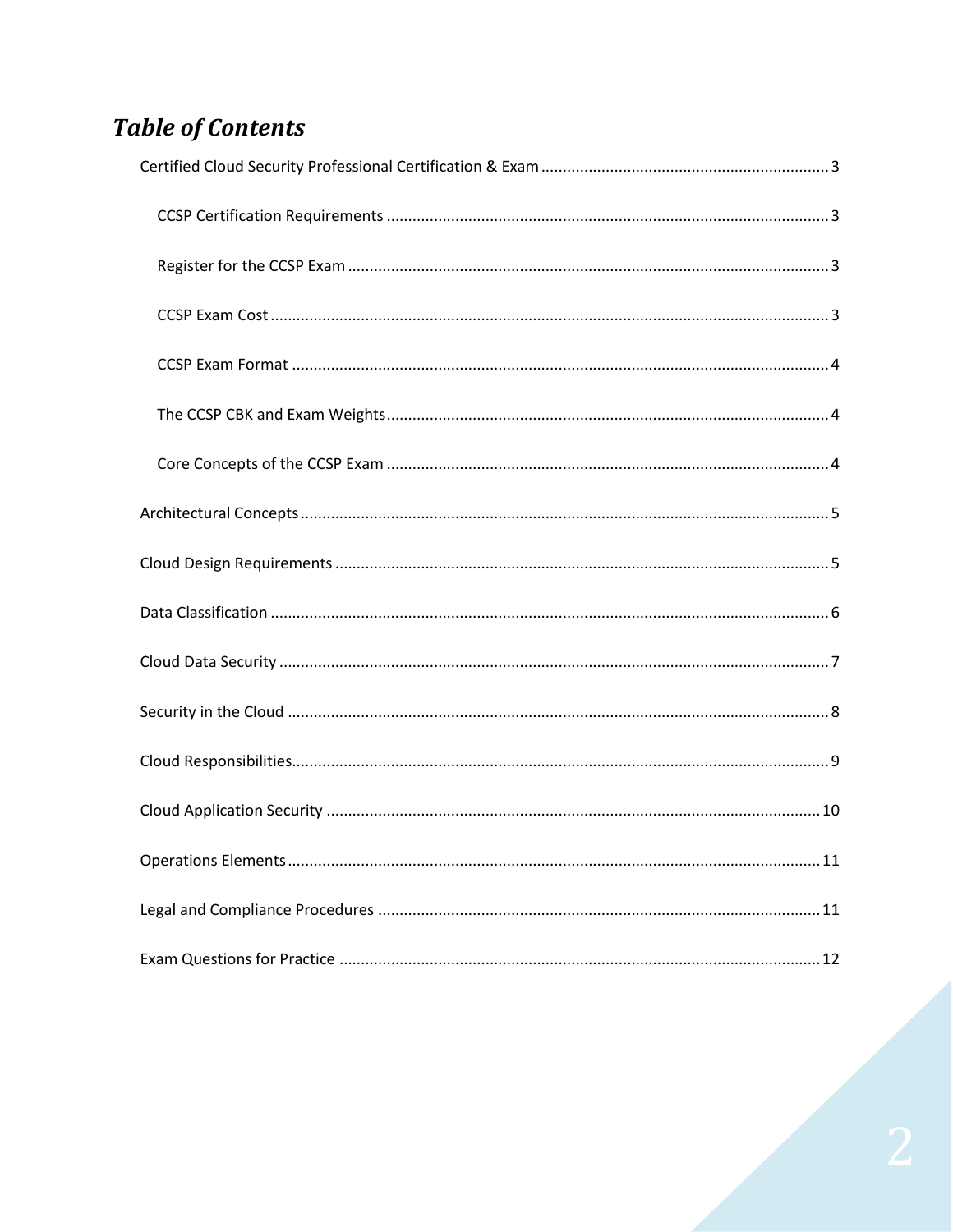## <span id="page-2-0"></span>**Certified Cloud Security Professional Certification & Exam**

#### <span id="page-2-1"></span>**CCSP Certification Requirements**

The CCSP exam requires a candidate to possess a minimum of five (5) years cumulative paid work experience in the information technology industry. Three (3) years must be in information security and one (1) year in one (1) or more of the six (6) CCSP CBK's domains. Moreover, obtaining (ISC) ²'s CISSP credential can be substituted for the CCSP's recommended experience. If a candidate does not have the recommended experience for CCSP, then they will be eligible to become an Associate of (ISC) ² once they have passed the CCSP exam. After passing the exam, the (ISC) ²'s Associate will have six (6) years to acquire five (5) years recommended experience.

#### <span id="page-2-2"></span>**Register for the CCSP Exam**

You need to perform a number of steps to book your CCSP exam at Pearson VUE website. The Pearson VUE conducts innovative computer-based testing solutions through a secure and electronic test delivery.

- Review exam availability by credential
- **■** Visiting th[e Pearson VUE website](http://www.pearsonvue.com/isc2/)
- Create a Pearson VUE account and then review the Pearson VUE NDA
- Select an appropriate testing center
- Select a convenient time
- Pay for the exam
- **E** Check the confirmation through E-mail that the Pearson VUE will send to you. This E-mail includes appointment details, testing location, and all other relevant instructions.

#### <span id="page-2-3"></span>**CCSP Exam Cost**

The CCSP Exam price varies according to the locations. Please refer to the following table for price details of different countries.

| <b>CCSP Country</b>   | <b>Price for the exam</b> |
|-----------------------|---------------------------|
| <b>United States</b>  | \$599                     |
| <b>Asia Pacific</b>   | \$599                     |
| <b>United Kingdom</b> | <b>GBP 479</b>            |
| <b>Middle East</b>    | \$599                     |
| <b>Africa</b>         | \$599                     |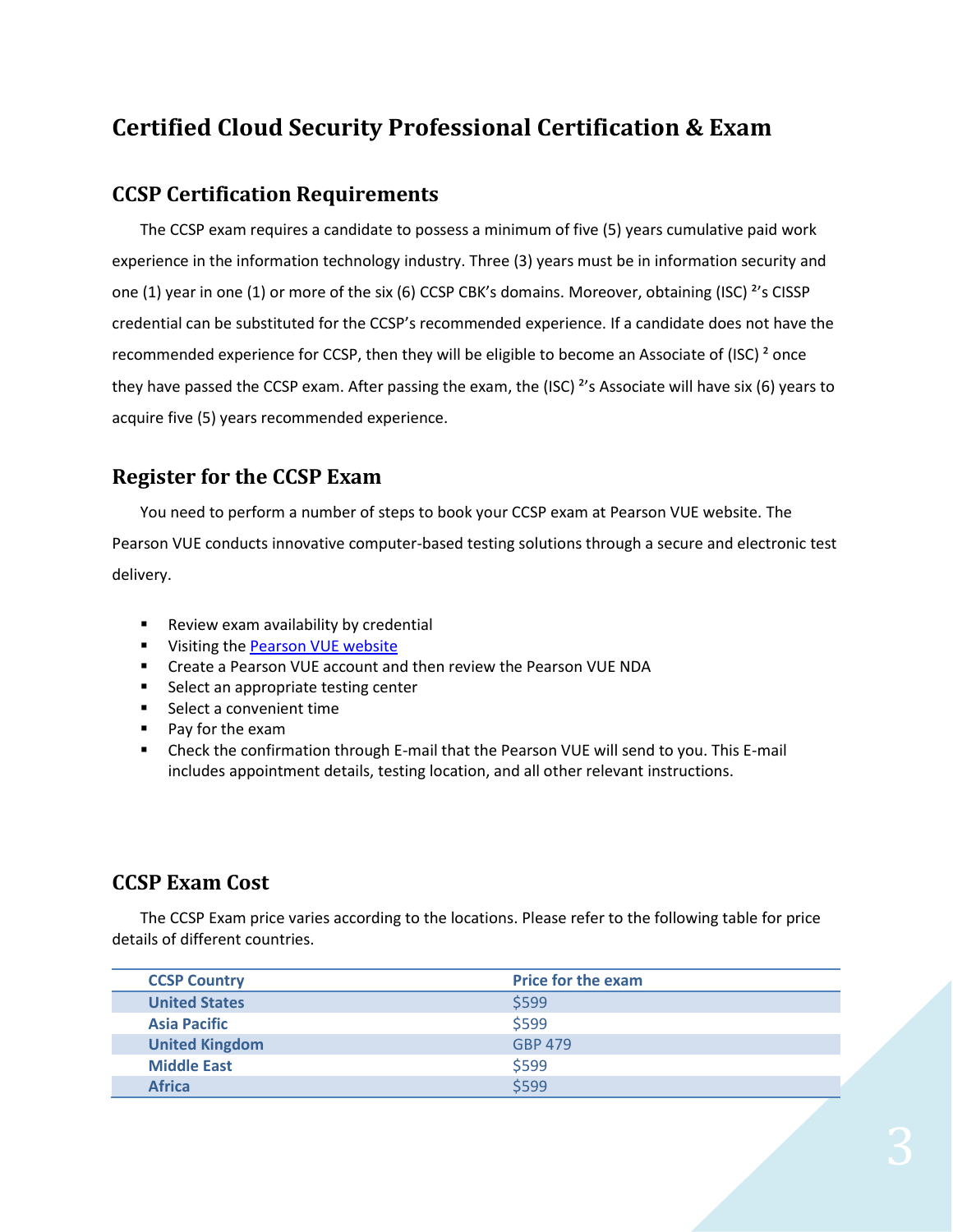#### <span id="page-3-0"></span>**CCSP Exam Format**

| <b>Number of Questions</b> | 125                           |
|----------------------------|-------------------------------|
| Length of the examination  | 4 hours                       |
| <b>Type of Questions</b>   | <b>Multiple Choice</b>        |
| <b>Passing grade</b>       | 700 points out of 1000 points |
| Language                   | English                       |
| <b>Testing Center</b>      | <b>Pearson VUE</b>            |

#### <span id="page-3-1"></span>**The CCSP CBK and Exam Weights**

The CCSP CBK includes the topics, material, or objectives that define every aspect of cloud security. It consists of following six (6) domains:

| <b>Domain Name</b>                                | <b>Percentage of the Exam</b> |
|---------------------------------------------------|-------------------------------|
| <b>Architectural Concepts and Design</b>          | 19%                           |
| <b>Requirements</b>                               |                               |
| <b>Cloud Data Security</b>                        | 20%                           |
| <b>Cloud Platform and Infrastructure Security</b> | 19%                           |
| <b>Cloud Applications Security</b>                | 15%                           |
| <b>Operations</b>                                 | 15%                           |
| <b>Legal and Compliance</b>                       | 12%                           |
|                                                   |                               |
| Total                                             | 100%                          |

#### <span id="page-3-2"></span>**Core Concepts of the CCSP Exam**

The core concepts for CCSP exam include:

- Architectural Concepts
- Design Requirements
- Data Classification
- Cloud Data Security
- Security in the Cloud
- Responsibilities in the Cloud
- Cloud Application Security
- Operations Elements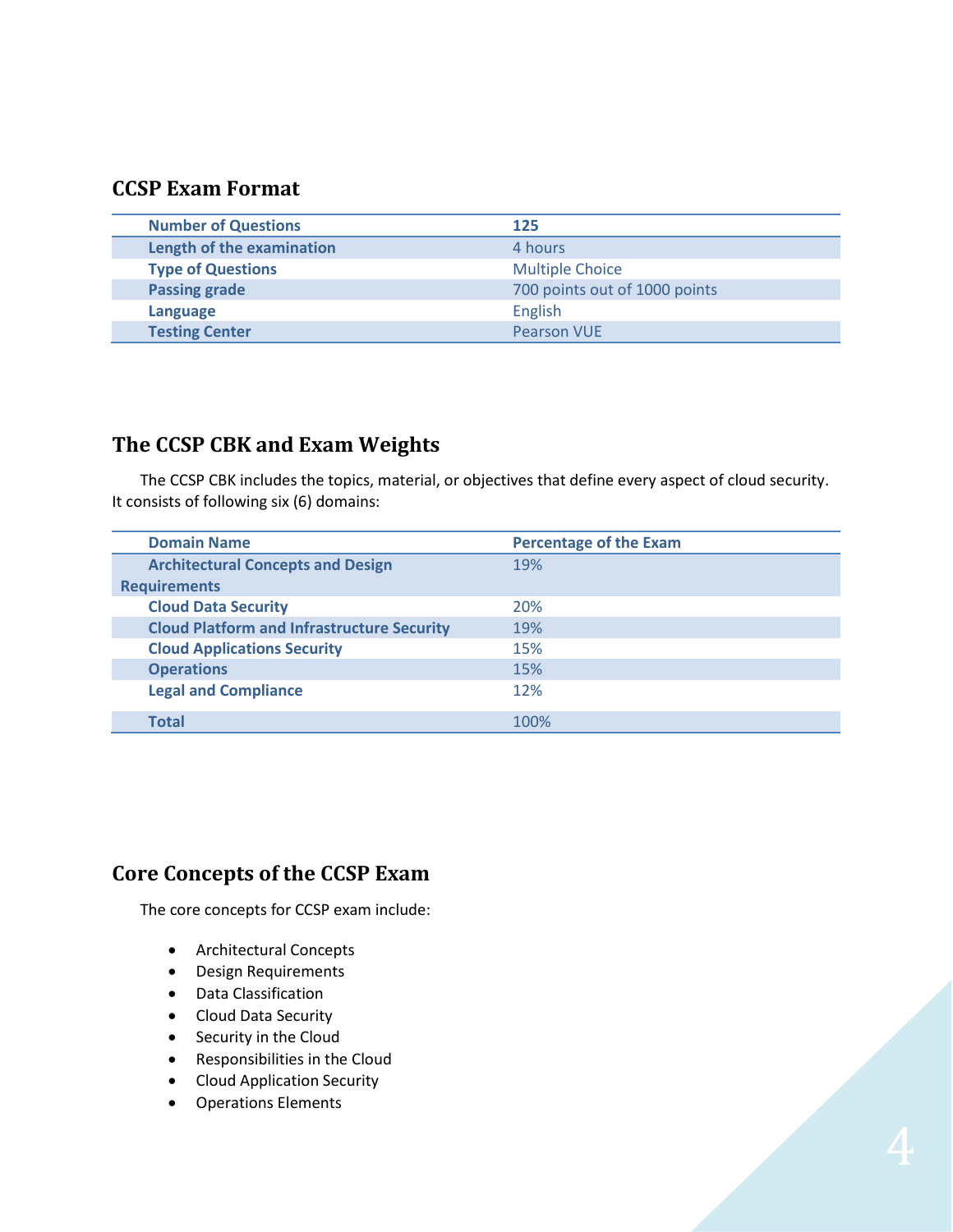- Operations Management
- Legal and Compliance

## <span id="page-4-0"></span>**Architectural Concepts**

The key topics to architectural concepts are described below.

**Understand business requirements**: All management decisions, including the risk and security-related decisions, are driven by the business needs. The management must consider security and risks before these decisions are made and they should not take precedence over the operational requirements of the enterprises.

**Describe cloud service models**: You must understand three cloud service models that include Software as a Service (SaaS), Platform as a Service (PaaS), and Infrastructure as a Service (IaaS) and the difference among one another.

**Understand cloud deployment models**: For CCSP exam, the candidate must understand the properties of each of the four deployment models that include Private, Public, Hybrid, and Community. Knowing their difference is also essential.

## <span id="page-4-1"></span>**Cloud Design Requirements**

Apart from architectural requirements, the candidate should also learn design requirements for the cloud. The candidate needs to know about various inputs for the security decisions and the business activities to determine the requirements, such as:

**How to determine business requirements**: The CCSP candidate should understand the functions of business impact analysis and how it allows the enterprises to ascertain the value, inventory, and vitality of corporate assets.

**Be familiar with boundaries of each cloud service model**: The candidate should know which model can assign typical control and dependence to the groups involved in the cloud relationship.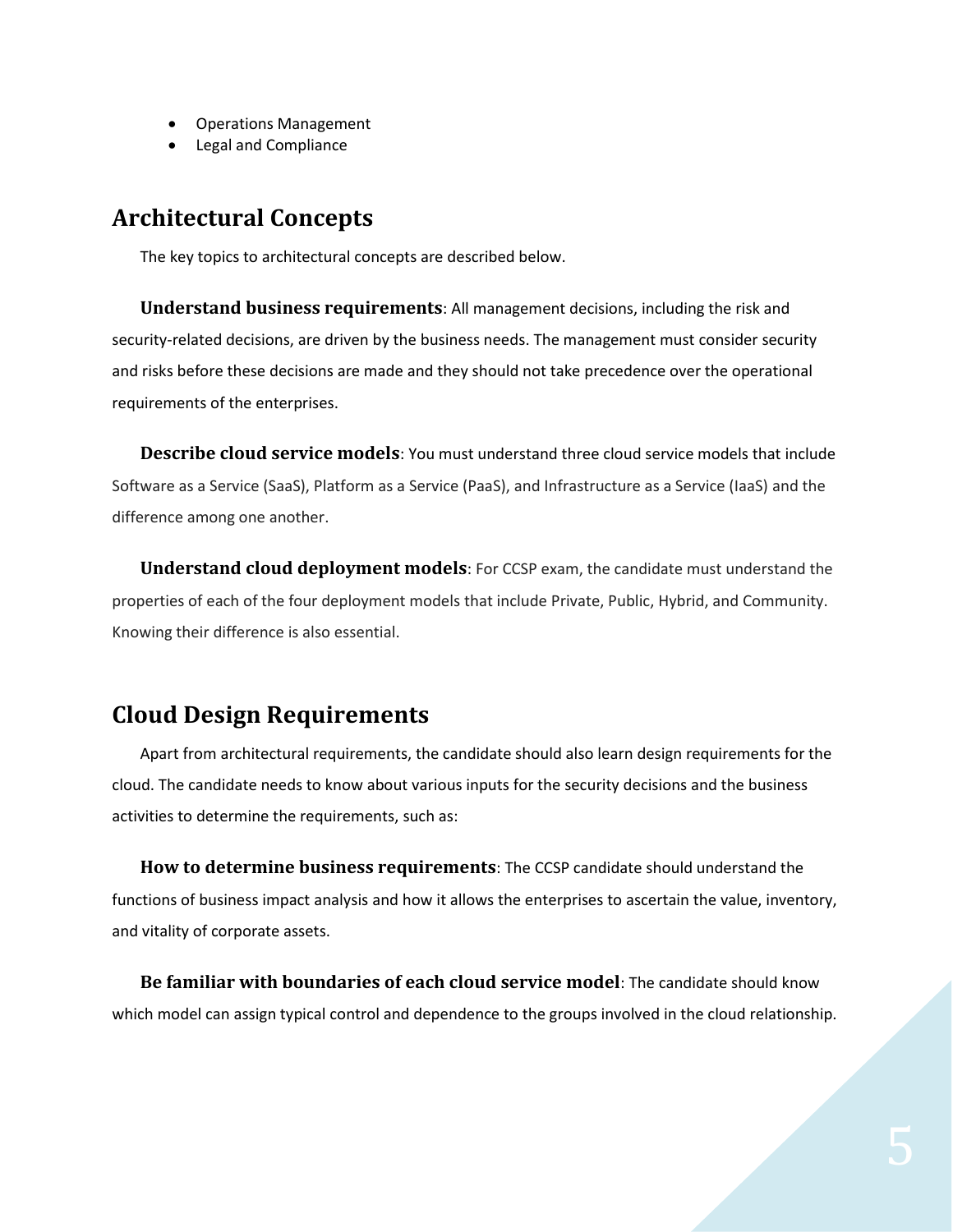**Role of cloud architecture and design for supporting data security**: The students

must understand how hardening devices work, how encryption schemes can be applied, and how indepth

**FIGURE** 1 Data life cycle



defense improves the protection of data and thwarts potential cybersecurity threats to the cloud.

### <span id="page-5-0"></span>**Data Classification**

In this section, the CCSP candidates would learn how data is classified and categorized, why the site of data matters, what are the best data practices and concepts and knowing about data retention policy and deletion/disposal/eraser requirements.

**Different forms of data analytics**: The candidates should know about data mining, its realtime analytics, and about agile business intelligence that involves recursive and iterative tools to identify trends in trends, and detect more oblique patterns in recent and historical data.

**The Data lifecycle**: Figure 1 below demonstrates the important phases of data lifecycle that include how to create, store, use, share, archive, and destroy data.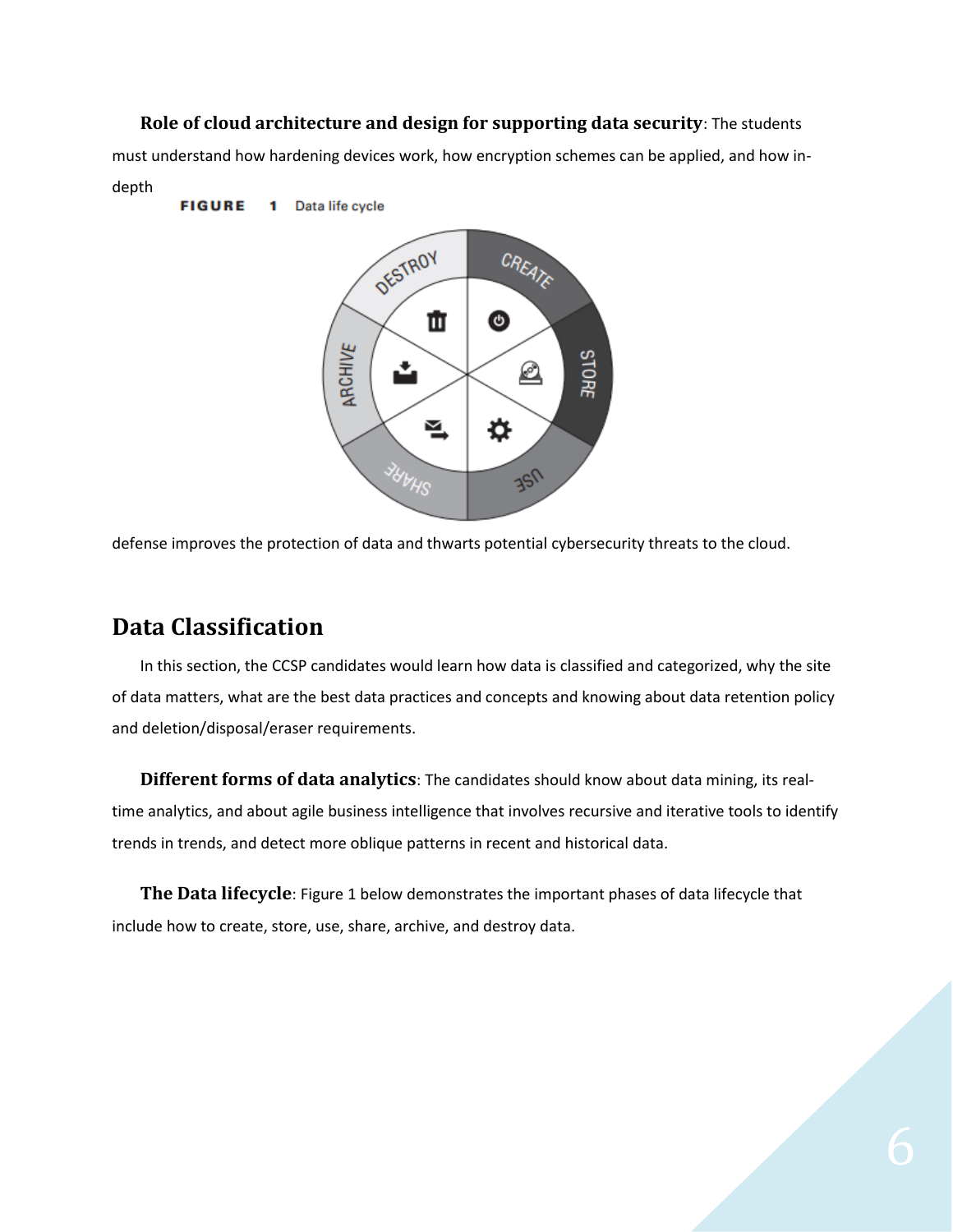**Data Categorization***:* Usually, the data owner undertakes the responsibility to categorize data. The enterprises should consider some elements when performing data categorization, such as regulatory compliance, business functions, and functional units. The regulatory compliance is the process of complying with one or more of the acts that might include Health Insurance Portability and Accountability Act, Sarbanes-Oxley (SOX), Payment Card Industry (PCI), and Graham-Leach-Bliley Act.

**Data classification**: Like data categorization, data classification is indeed a responsibility of the data owner. It's done during the Create Phase. Data classification involves several types that include sensitivity, jurisdiction, and criticality.

**Data Labeling**: Once the data has been categorized and classified, it should be properly labeled in order to indicate the data ownership, data type, name, nomenclature, and so on. Data labeling can also involve following types of information.

- Data of data creation
- Date of data scheduled disposal/destruction
- Data confidentiality level
- Data handling directions
- Data distribution instructions
- Data access limitations
- Data source and jurisdiction

**Intellectual property protection**: This involves the protection of trade secrets, patents,

copyrights, and trademarks.

**Data retention policy**: It defines how long the data will be retained in the organization. Besides, data retention also ensures the protection of retained data. The data should not be changed or manipulated.

**Data disposal**: Data disposal is the process of discarding or erasing data because its purpose has been achieved or it has been no longer useful for the organization.

#### <span id="page-6-0"></span>**Cloud Data Security**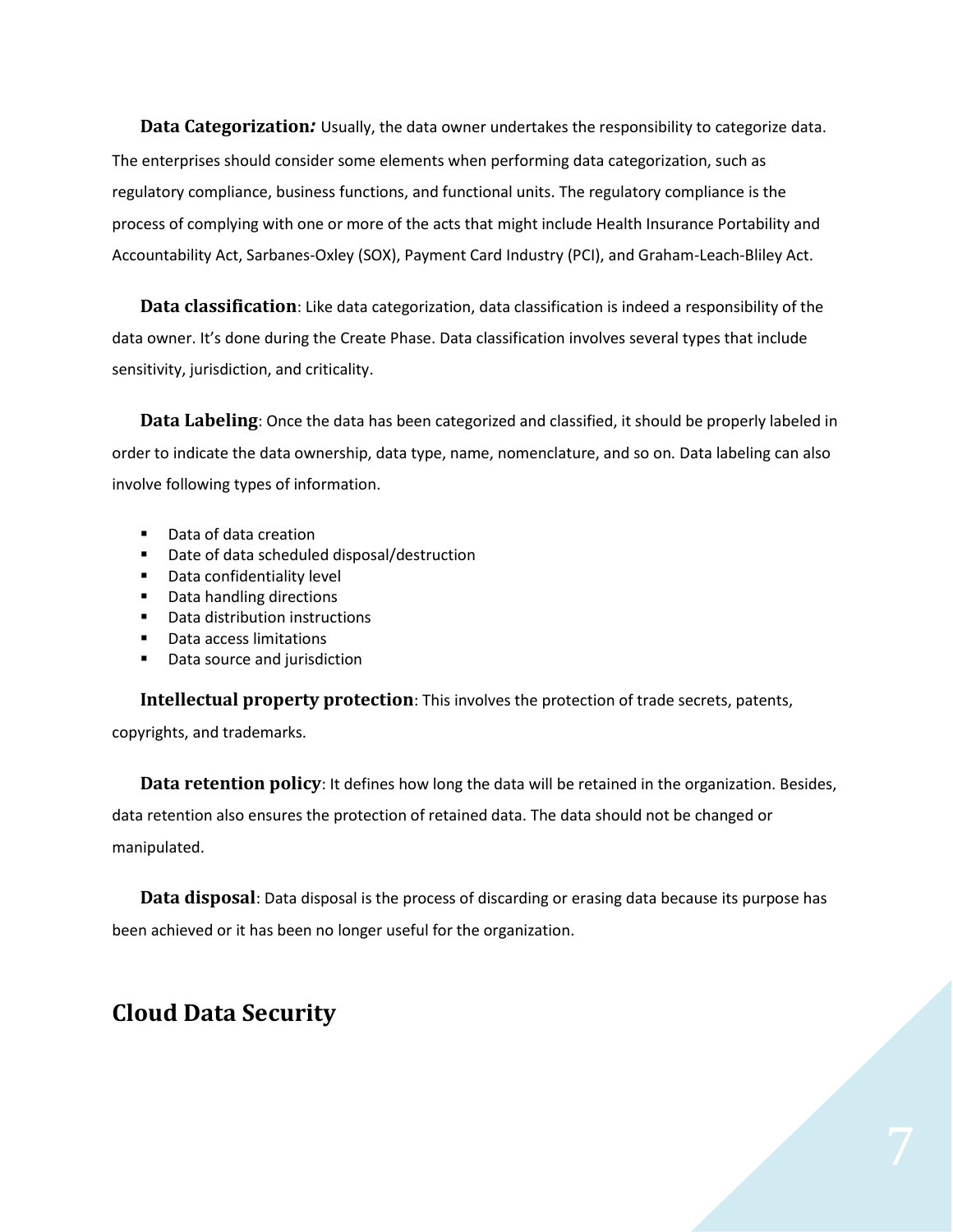When the data is transferred over the network, its confidentiality, integrity, and availability (also known as CIA triad) must be protected and ensured. Doing so requires the security professionals to take some proactive measures that are described below.

**Understand cloud storage architectures**: There are numerous ways to store data in the cloud and each way has different cost and advantages. These ways include file-based storage and block storage, object-based storage, databases, and content delivery network (CDN).

**Cloud data security foundational strategies**: Various effective strategies are available today to ensure cloud data security. For example, encryption is the best technique in this regard. It can be either symmetric or asymmetric. When the sender sends data using encryption scheme, he/she will encrypt the data or plain text into the unreadable form, called ciphertext. The recipient will decrypt the data by using the key provided by the sender. In addition to encryption, other techniques include key management and Homomorphic encryption.

**SIEM Technology**: The candidates should understand the purpose of SIEM implementation and the issues and challenges associated with this solution.

**Egress Monitoring**: It's also known as DLP which can stand for any combination of the terms such as data protection, prevention, leak, and loss. Egress monitoring is the process of examining data as it leaves the production facility. Egress monitoring is used to provide additional security, policy enforcement, enhanced monitoring, and regulatory compliance.

## <span id="page-7-0"></span>**Security in the Cloud**

In this section, the candidates would learn the distinct and shared responsibilities of the cloud service provider and customer in terms of managing BC/DR activities as well as risks. The candidates would also learn the potential risks to cloud computing platforms and their safeguards and countermeasures.

**Shared cloud platform risks and responsibilities**: Since both service provider and the customer are parties to the processing of data, therefore, they will have shared risks and responsibilities associated with that data. Both parties should sign a contract to codify these risks and responsibilities. Also, the service provider must protect the PII (personally identifiable information) of the customers.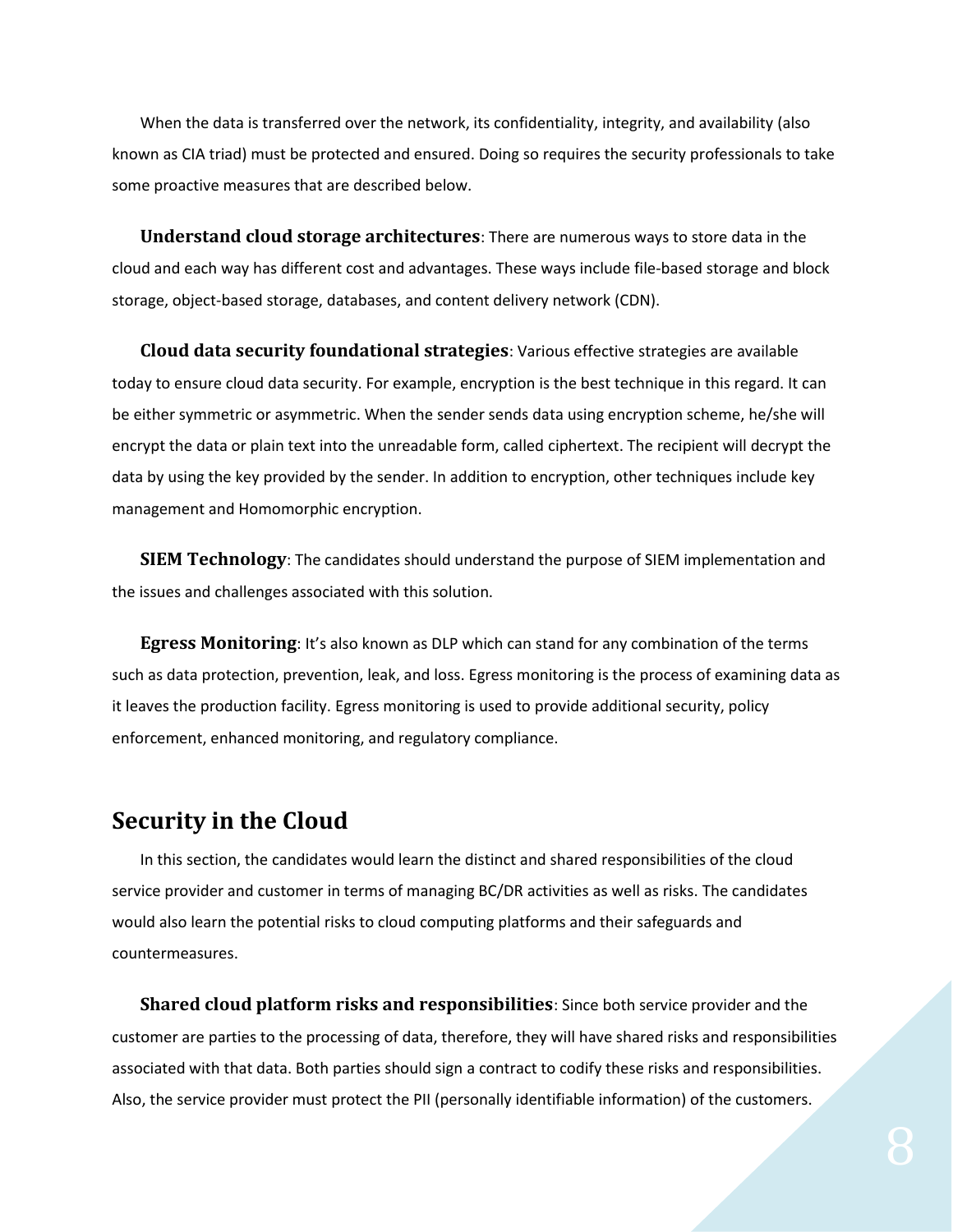**Cloud computing risks by service and deployment model**: The cloud service models include IaaS, PaaS, and SaaS, and cloud deployment models involve private, community, public, and hybrid model. Each service model and deployment model can be vulnerable to various threats. For example, the risks associated with private cloud might include personal threats (inadvertent and malicious threats), natural disasters, external threats (such as eavesdropping, DoS/DDoS, and so on), regulatory noncompliance, and malware attacks.

**Virtualization**: In computing, virtualization is the act of creating a virtual representation of something, rather than a physical one. Virtualization can be applied to a single host, network, storage devices, servers, and applications. The purpose of virtualization is to reduce costs and boosts efficiency. There are various types of threats associated with the virtualization technology. For example, the malicious parties launch attacks on Hypervisor, a software that operates virtual machines.

**Disaster Recovery (DR) and Business Continuity Management (BCM)**: The candidates must understand the basic concepts associated with DR and BCM. These topics include Cloud-Specific BIA concerns, customer and provider shared BC/DR responsibilities, declaration of disaster events, and failover testing.

#### <span id="page-8-0"></span>**Cloud Responsibilities**

In this section, the CCSP candidates would learn the responsibilities of the parties, the service provider, and the customer.

**Foundations of Managed Services**: Both the cloud vendor and the cloud customer have different needs. The cloud providers maximize profits whereas the customers need the cheapest and reliable services. In order to avoid further complications, both parties should sign the Service Level Agreement (SLA) whose purpose is to bind both parties on negotiated terms.

**Business Requirements**: The business requirements in cloud provider perspective include the provision of the datacenter from which the provider will provide reliable services to its customers. The provider should ensure the security of datacenter's hardware components, manage hardware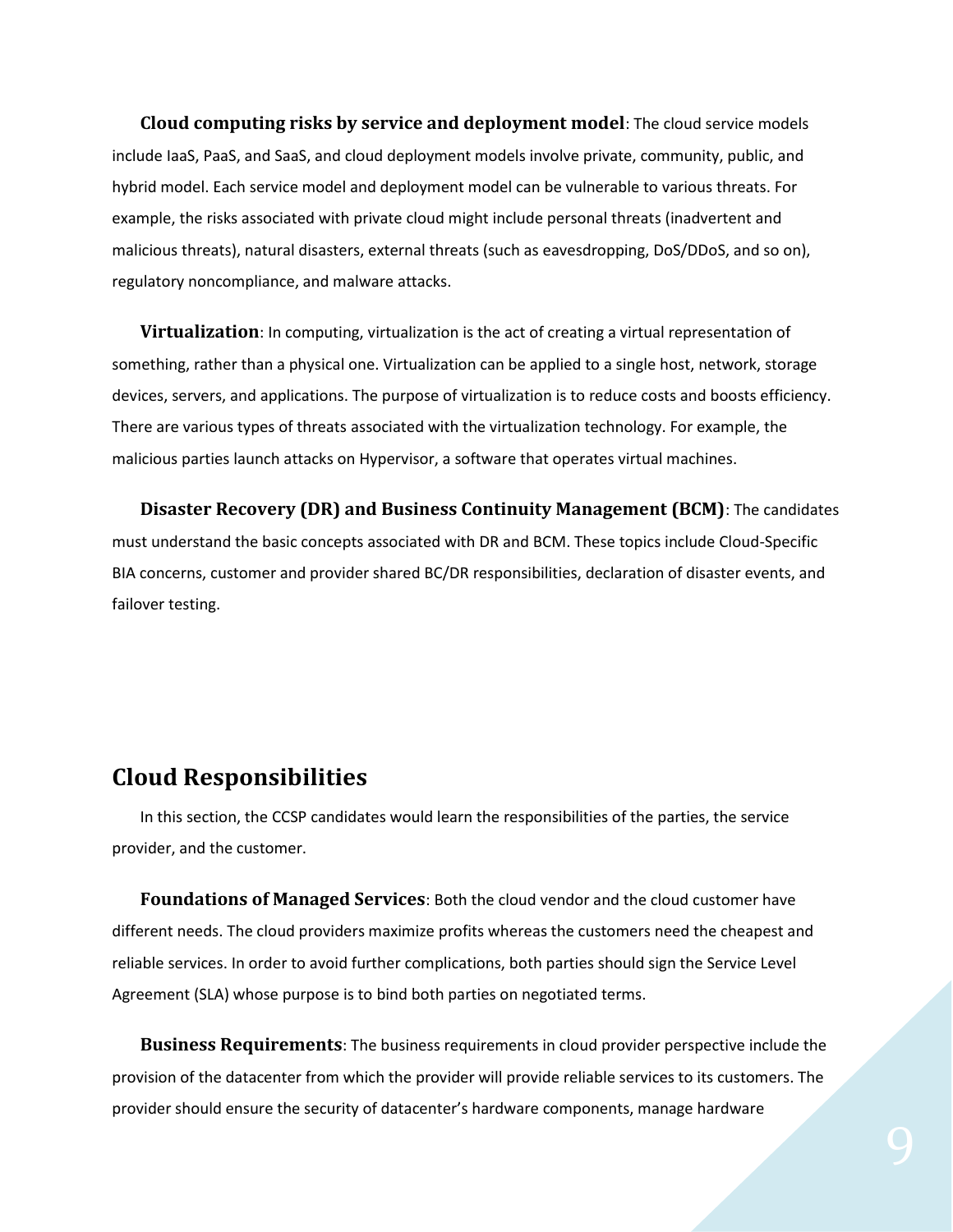configuration, set hardware to log events and incidents, determine computational components, and configure secure remote administrative access. Besides, the provider should also ensure the protection of logical framework that includes installation of virtual OSs and configuration of various other virtualized components. Moreover, the provider should also ensure the security of networking through firewalls, IDS/IPS, and honeypots. Communication protection can be ensured by using encryption, Virtual Private Networks (VPNs), and strong authentication.

**Responsibilities in each cloud service model***:* Both parties must know what

responsibilities each of them has about the configuration of SaaS, PaaS, and IaaS.

**Types of Audit Reports***:* The candidate should understand the difference among SOC 1, 2, and 3 reports and the Type 1 and 2 of SOC 2, and the SOC 3.

## <span id="page-9-0"></span>**Cloud Application Security**

This section describes application testing and validation in order to ensure that the cloud applications are secure and protected.

**Components of the STRIDE threat model**: The STRIDE threat model involves the six threat categories, such as:

- Spoofing
- Repudiation
- Tampering
- Denial of Service
- Information disclosure
- Elevation of privilege

**Stages of the SDLC**: The CCSP candidates should understand the stages in the SDLC model. These

stages are listed below.

- Defining
- Designing
- Developing
- Testing
- Secure Operations
- Disposal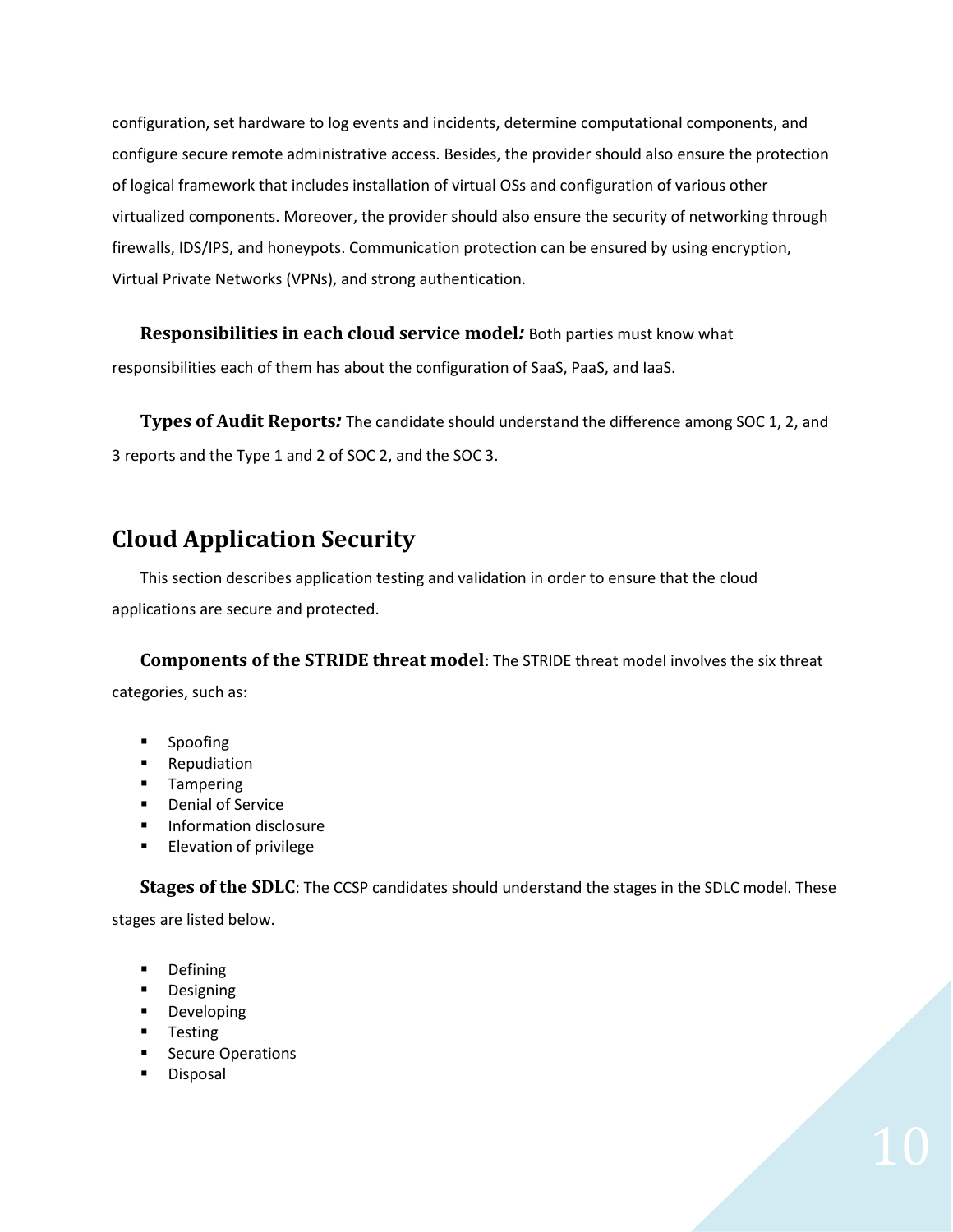**Identify and Access management**: Identity and Access Management (IAM) has a crucial role in managing users. IAM provides role-based access to the users and prevents unauthorized access. It also ensures the right access to right resources at right time to right individuals.

#### <span id="page-10-0"></span>**Operations Elements**

In this section, the candidate will be learning the review of cloud provider's datacenter.

**Redundancy in the design of cloud datacenters**: The CCSP candidate should understand how to implement the redundancy in the design of the cloud datacenter. The candidates also know that the redundancy for infrastructure, systems, and all other components are essential. Redundancy includes utilities (water, power, and connectivity), data storage, processing capabilities, personnel, and contingency and emergency services.

**Four tiers of datacenter redundancy**: The CCSP candidates must know the four tiers of datacenter redundancy that is published by the Uptime Institute.

**Training and awareness***:* It is imperative to know how training and awareness impact the risks of the enterprise, which element best support training efforts.

**Difference DAST and SAST**: The candidates should also understand "which is black-box testing," "which is white-box testing," "which includes reviews of source code," and "which is carried out in runtime."

## <span id="page-10-1"></span>**Legal and Compliance Procedures**

Legal and compliance procedures involve laws and regulations, standards that the CCSP candidates should understand. Some of the standards include ISO, IEC, PCI, GLBA, and HIPAA.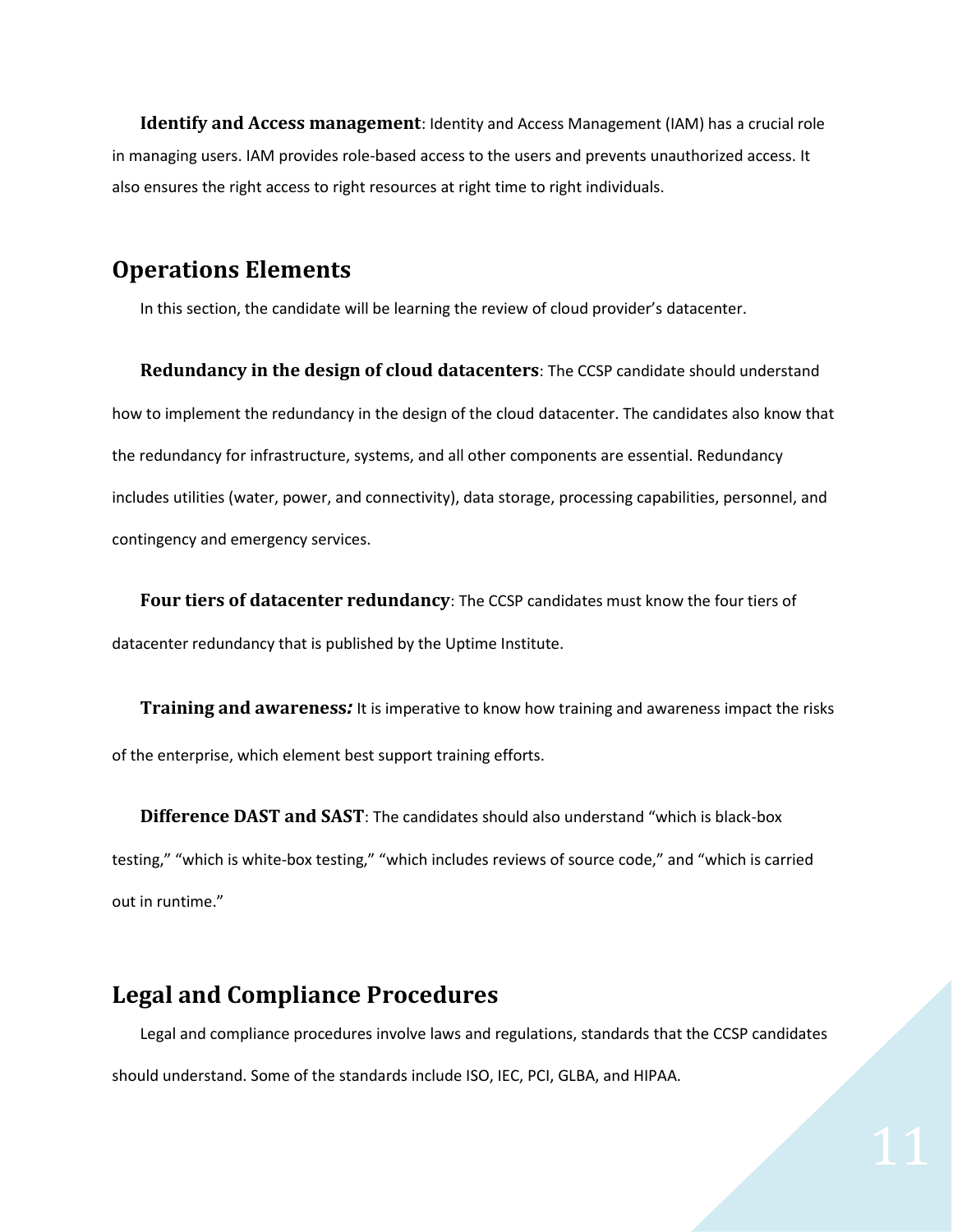**Understand ISO 27001**: ISO is not a law but is designed by numerous IT experts across the world. ISO 27001 is a specification for an Information Security Management System (ISMS). ISMS deal with the risk management processes of enterprises.

**Understand U.S security and privacy standards, laws, and regulations**: These legal acts include GLBA, SOX, HIPAA, and PCI.

**Understand the issues related to e-Discovery**: This involves the forensic evidence (or digital evidence), chain of custody, and the issues encountering during the forensic acquisition in a cloud environment.

**Understand audit process**: The audit in the organization is performed to check whether all the resources and services are working accurately and effectively. Besides, audits are carried out periodically.

**Understand PII**: Personally Identifiable Information (PII) is associated with each employee working in the organization. For example, the PII include the name, date of birth, address, and so on. The PII is often used to trace the employees in large enterprises.

## <span id="page-11-0"></span>**Exam Questions for Practice**

**1.** As being the security analysts in an enterprise, you are asked by the top management to provide a storage solution to the customers so that they can store their data on the cloud, rather than on local physical disks, such as tape or hard drive. What type of solution should you recommend?

- A. Masking
- B. Removable hard drives
- C. Cloud backup solutions
- D. Online backups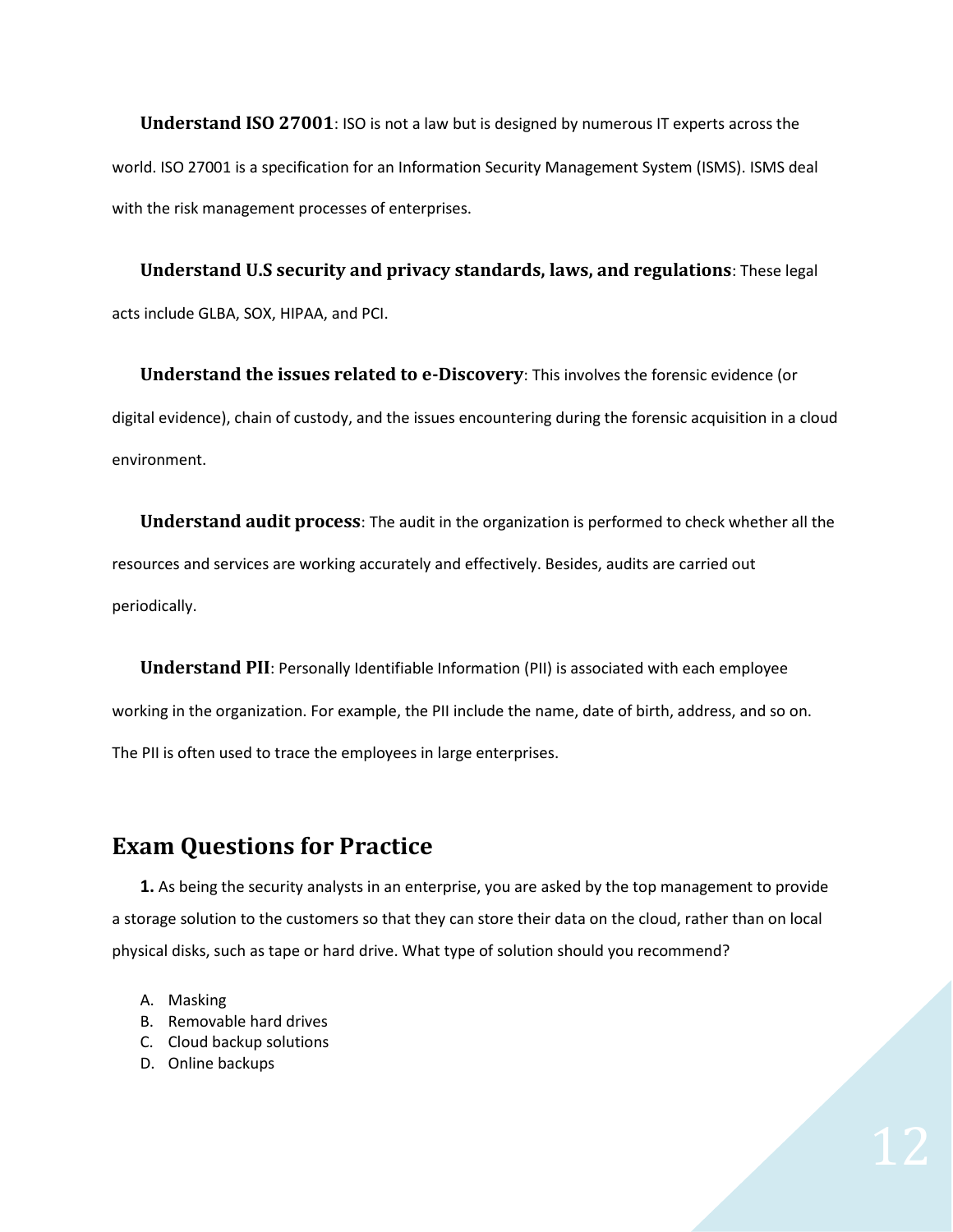**Correct Answer is C** – You should provide cloud backup solution to the customers so that they can store their data using a storing service through the internet. Remaining options are irrelevant. For example, Masking technology is used to partially conceal confidential data.

**2.** The use of an Infrastructure as a Service (IaaS) solution can provide several benefits to the

customers, such as:

- A. Transfer of ownership cost
- B. Energy and cooling efficiencies
- C. Metered service
- D. Scalability

**Correct Answer is A** – Transfer of ownership cost, in fact, is the primary advantage to the customers using IaaS solution. Remaining options such as Energy and cooling efficiencies, Metered service, and Scalability are a part of the advantage of a cloud environment and, hence, they are not primary benefits of IaaS adoption.

**3.** Identify the correct set of four cloud deployment models?

- A. External, Private, Hybrid, and Community
- B. Public, Internet, Hybrid, and Community
- C. Public, Private, Hybrid, and Community
- D. Public, Private, Joint and Community

**Correct Answer is C** – The correct sequence of four cloud deployment models is Public, Private, Hybrid, and Community. Remaining options are incorrect because of external, internet, and joint are not deployment models.

**4.** \_\_\_\_\_\_\_\_\_\_\_\_\_\_is a mathematical code that enables encryption of software/hardware to encode and then decode the encrypted message.

- A. Masking
- B. Public key
- C. Encryption key
- D. PKI

**Correct Answer is C** – In fact, the encryption key is used to encrypt and decrypt the message. First and foremost, the sender encrypts the message using an encryption key. After that, the recipient will decrypt that message using the key provided by the sender.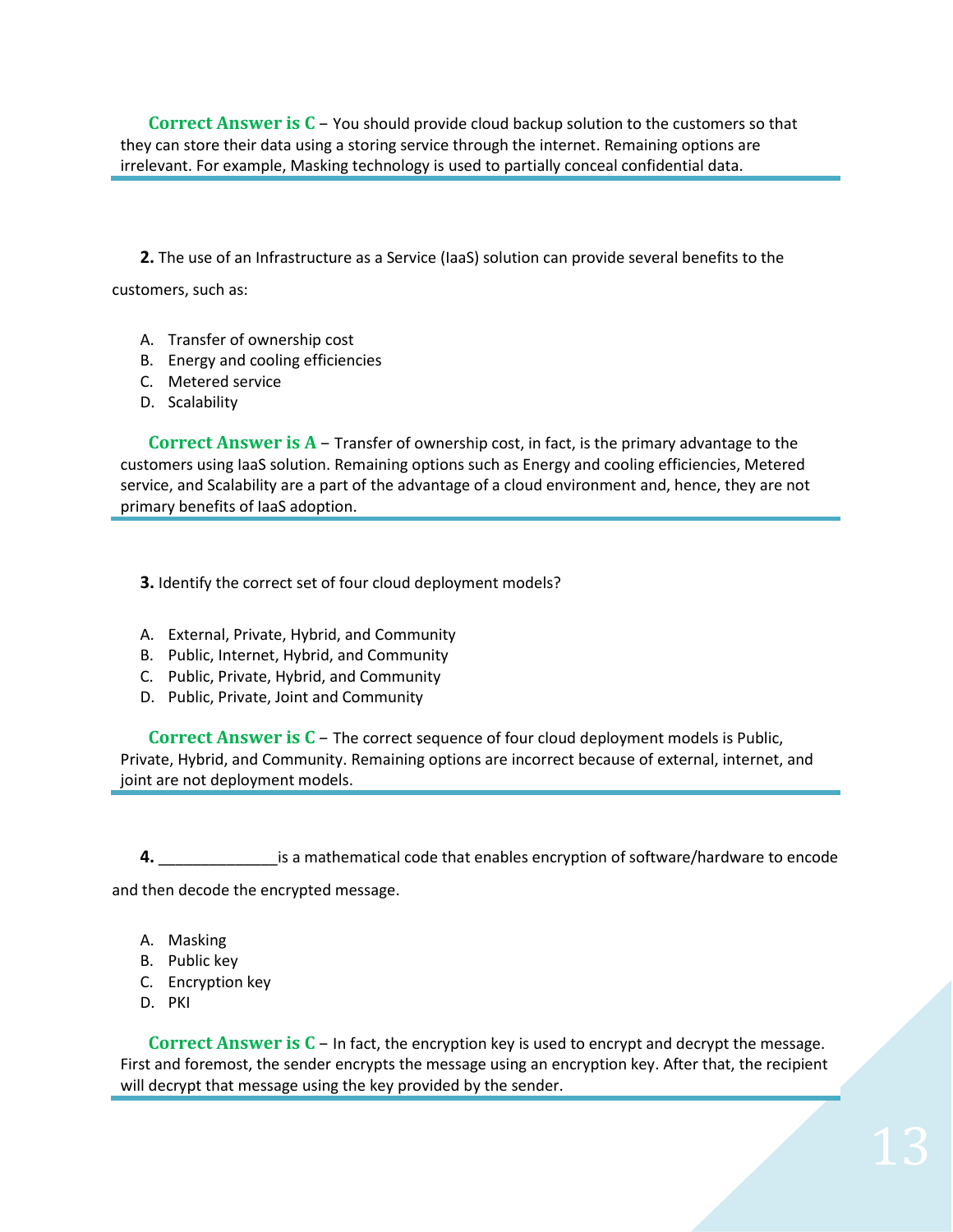- **5.** Identify the correct sequence of the STRIDE threat model.
- A. Spoofing, Tampering, Nonrepudiation, Information Disclosure, Denial of Service, and Elevation of Privilege
- B. Spoofing, Tampering, Repudiation, Information Disclosure, Distributed Denial of Service, and Elevation of Privilege
- C. Spoofing, Tampering, Repudiation, Information Disclosure, Denial of Service, and Social Engineering Elasticity
- D. Spoofing, Tampering, Repudiation, Information Disclosure, Denial of Service, and Elevation of Privilege

**Correct Answer is D** – Spoofing, Tampering, Repudiation, Information Disclosure, Denial of Service, and Elevation of Privilege is the correct sequence for STRIDE threat model. Remaining sequences are incorrect.

**6.** IaaS is an abbreviation for:

- A. Internet as a Service
- B. Infrastructure as a Service
- C. Infrastructure as a Security
- D. Internet as a Security

**Correct Answer is B** – In fact, Infrastructure as a Service (IaaS) is the correct abbreviate for IaaS. Remaining options are incorrect.

**7.** Which of the following is/are the benefit (s) of Virtualization?

- A. Minimize downtime
- B. Provide resources and applications faster
- C. Enable disaster recovery and business continuity
- D. Reduce capital and operating costs
- E. All of the above mentioned

**Correct Answer is B** – In fact, all the options are correct because each of them is the potential benefit of virtualization.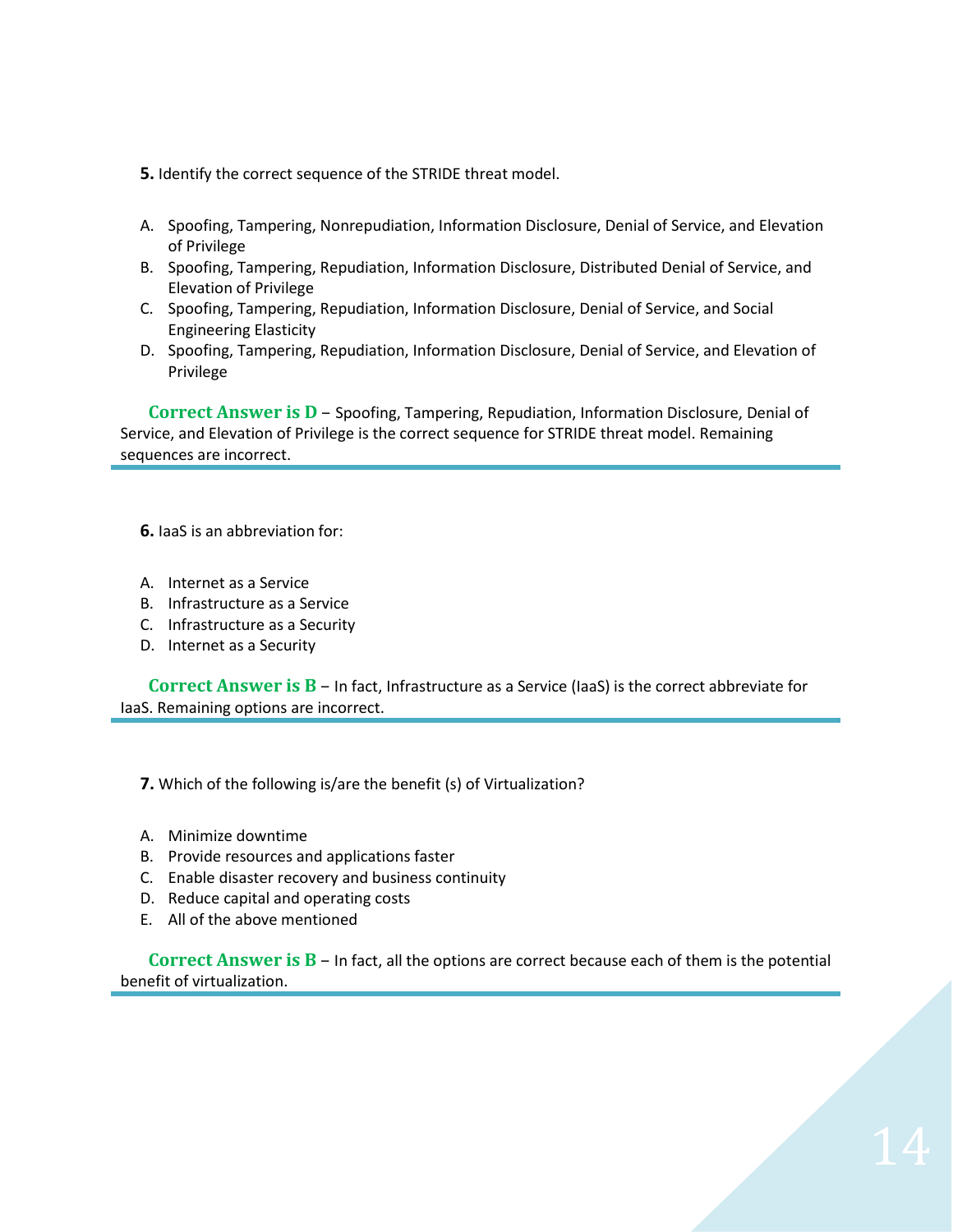**8.** The company has hired you as a security analyst. The top management recently asked to deploy a solution that makes sure that a particular sender creates and sends item or message to a particular recipient. Which of the following solution would you recommend?

- A. Bit splitting
- B. Nonrepudiation
- C. DLP
- D. PKI

**Correct Answer is B** – Nonrepudiation, in fact, is the assurance that the specific author cannot deny the authenticity of his/her signature on a document or send the item or a message that he/she originated.

**9.** Encryption keys can be destroyed through:

- A. Crypto-shredding
- B. Obfuscation
- C. PKI
- D. Poor key management

**Correct Answer is A** – Crypto-shredding is the act of destroying the encryption keys. Remaining options are invalid or no longer a relevant.

**10.** As being the security analyst in an organization. Your task is to replace sensitive data with the unique identification symbols that include all important information regarding data without compromising its security. Which of the following techniques should you apply in this process?

- A. Tokenization
- B. Obfuscation
- C. Elasticity
- D. Randomization

**Correct Answer is A** – In this particular scenario, you need to apply tokenization. In fact, tokenization is the process of replacing sensitive data with the unique identification symbols that include all important information regarding data without compromising its security.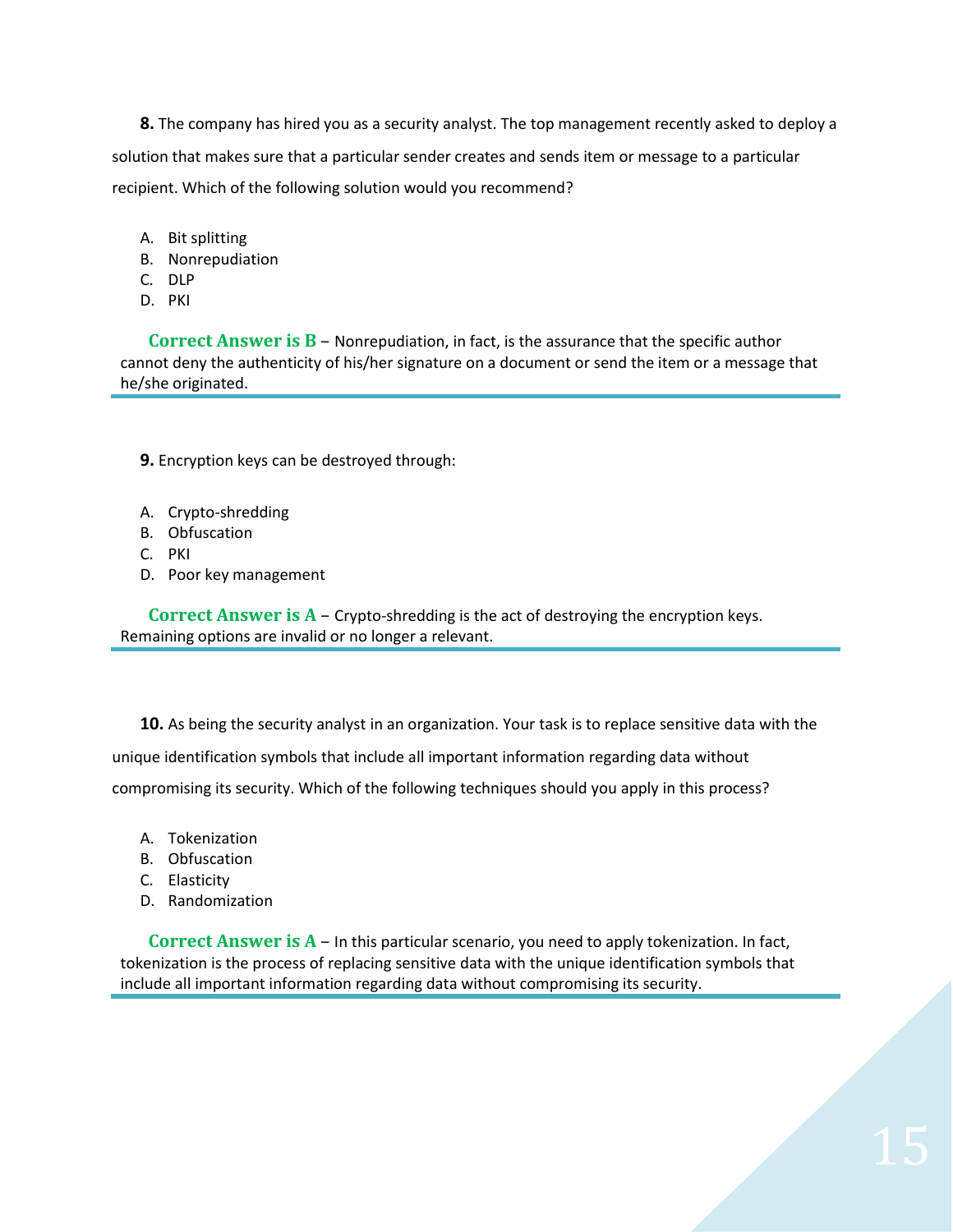**11.** Your company needs to implement a Platform as a Service (PaaS) deployment model. The top management has hired you for this purpose. Which of the following data storage types should you use with PaaS model?

- A. Raw and block
- B. Tabular
- C. SaaS application
- D. Databases and Big Data

**Correct Answer is D** – In this particular scenario, you need to use databases and big data storage types. The remaining options are irrelevant.

**12.** \_\_\_\_\_\_\_\_\_\_\_\_\_\_\_\_\_ is the software technology that encloses application software from the underlying OS on which it's executed.

- A. SaaS
- B. VMware
- C. Application virtualization
- D. Hypervisor

**Correct Answer is C** – Application virtualization encloses application software from the underlying OS on which it's executed. The remaining options are irrelevant. SaaS is a deployment model. VMware and Hypervisors are also not used for this purpose.

**13.** You have been hired as a legal expert or attorney in the enterprise. The top management of your company asked you to enact legislation in order to protect public and the shareholders from enterprise fraudulent practices and accounting errors. Which of the following legislation should you use in this particular scenario?

- A. HIPAA
- B. Sarbanes-Oxley Act (SOX)
- C. Gramm-Leach-Bliley Act (GLBA)
- D. PCI

**Correct Answer is B** –Sarbanes-Oxley Act (SOX) is the legislation that you should use to protect in order to protect public and the shareholders from enterprise fraudulent practices and accounting errors. This legislation, in fact, was enacted in response to the accounting scandal that was a cause of Enron's bankruptcy. The remaining options are irrelevant.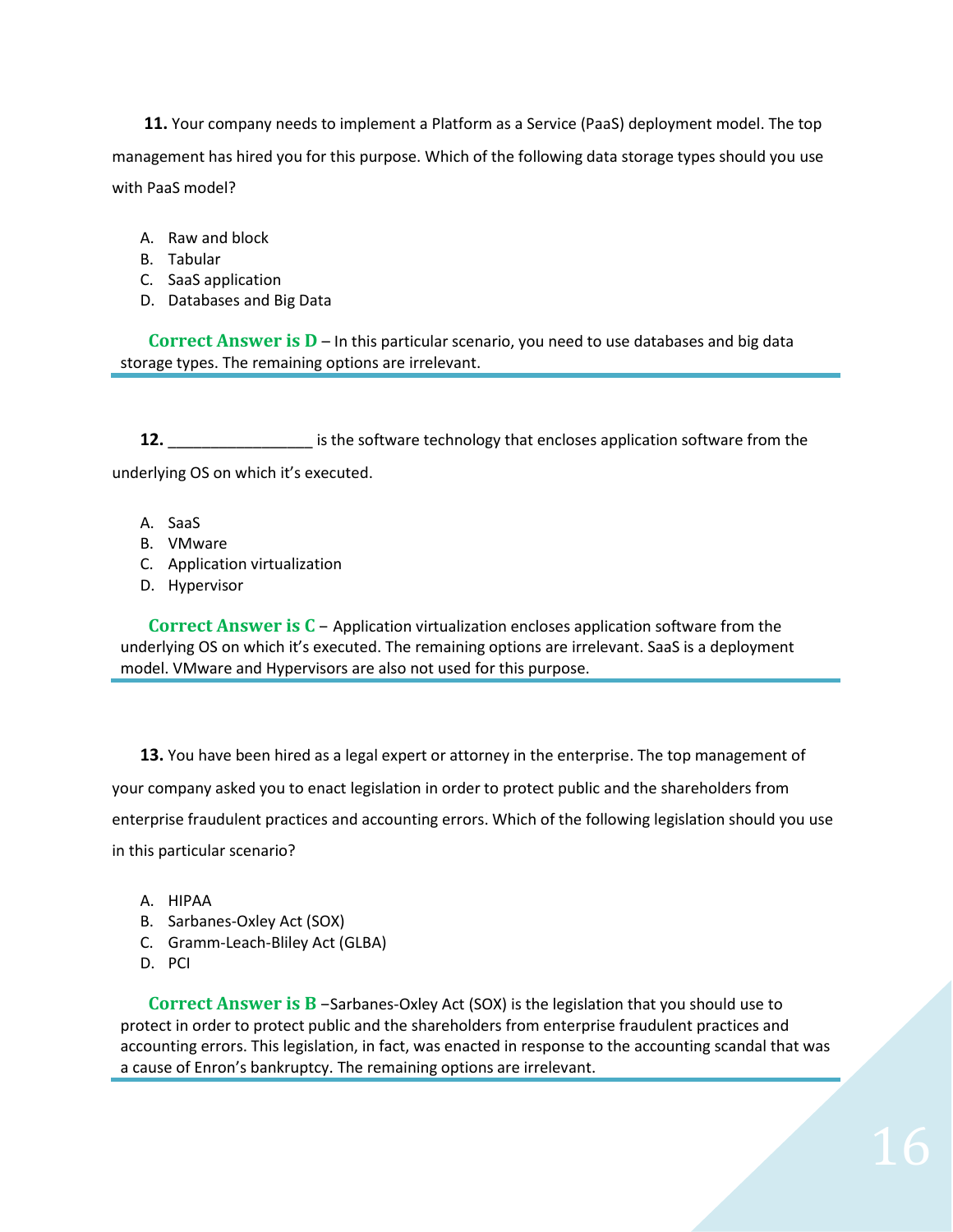**14. 14. 11. 11. 11. 11. 11. 11. 11. 11. 11. 11. 11. 11. 11. 11. 11. 11. 11. 11. 11. 11. 11. 11. 11. 11. 11. 11. 11. 11. 11. 11. 11. 11. 11. 11. 11.**

operated, and managed by an academic, business, and government agencies.

- A. Personal cloud
- B. Hybrid cloud
- C. Public cloud
- D. Private cloud

**Correct Answer is C** – In fact, public cloud computing is the cloud infrastructure that is used by the general public and is owned, operated, and managed by an academic, business, and government agencies. The remaining options indicate the different types of cloud models.

**15.** Uptime Institute is split into \_\_\_\_\_\_\_\_\_\_\_\_\_?

- A. Four Tiers
- B. Five Tiers
- C. Six Tiers
- D. Seven Tiers

**Correct Answer is A** – Uptime Institute is split into four tiers. Tier 1 is the simplistic datacenter. Tier 2 datacenter is little more robust then Tier 1. Tier 3 is referred to as "Concurrently Maintainable Site Infrastructure." Lastly, Tier 4: the fault-tolerant "site infrastructure" is the premium datacenter offering. In this tier, each and every system and element of the facility has integral redundancy such that critical operation can survive both unplanned and planned downtime at the loss of any system or component.

**16.** Which of following attacks is NOT associated with the STRIDE model?

- A. Spoofing
- B. Trojan
- C. Repudiation
- D. Information disclosure

**Correct Answer is B** – Trojan is not associated with STRIDE Model. As a matter of fact, the STRIDE Model includes Tampering in place of Trojan wrongly placed there.

**17.** Which of following attacks is associated with the STRIDE model?

- A. Rijndael
- B. Resiliency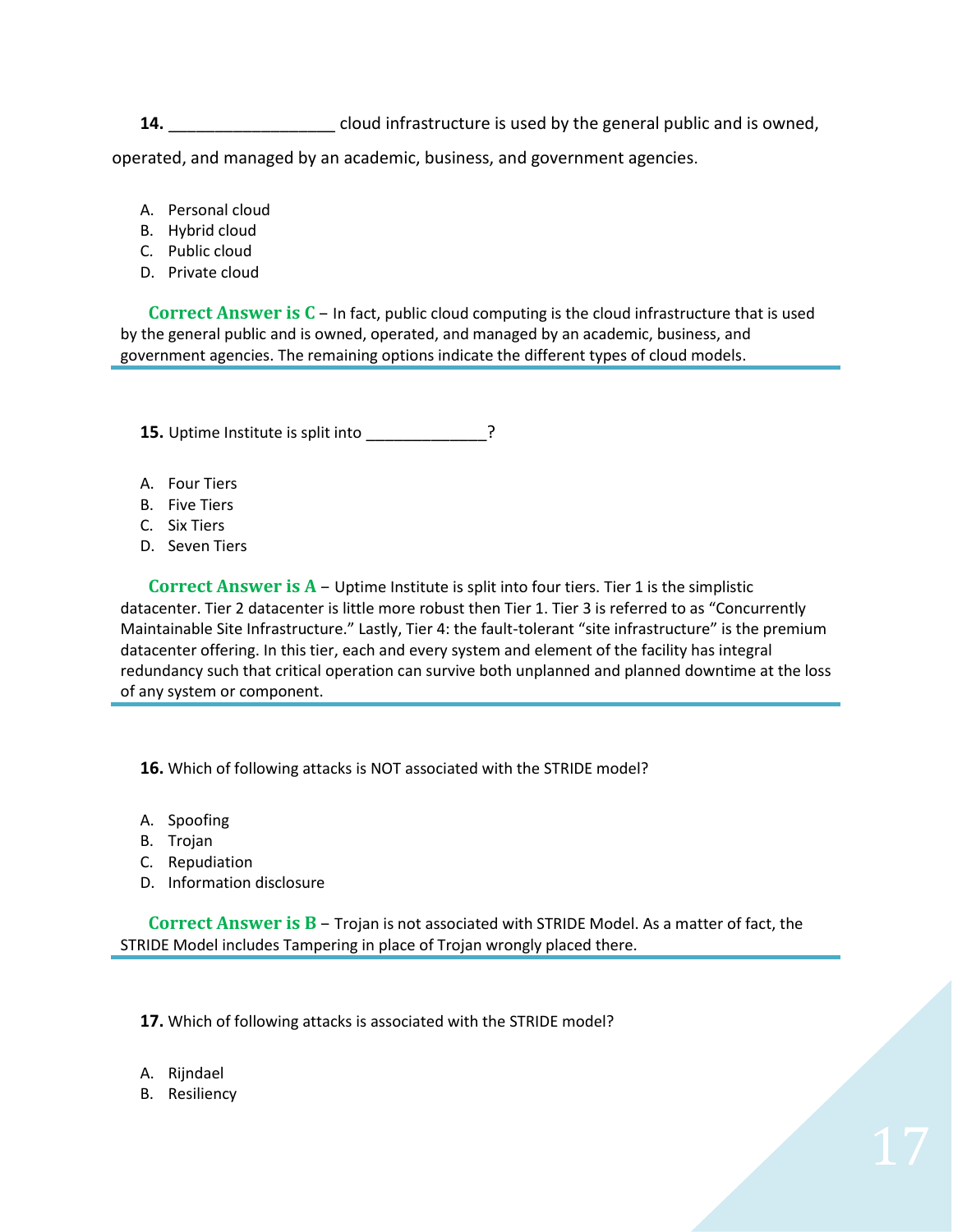- C. Redundancy
- D. Repudiation

**Correct Answer is D – Repudiation is "R" in the STRIDE model. Remaining options are** incorrect and inappropriate here.

**18.** If the user is gaining permissions above his/her authorized level, then which of the following terms relating to STRIDE model is being compromised?

- A. Repudiation
- B. Information disclosure
- C. Denial of Service
- D. Escalation of Privilege

**Correct Answer is D** – Escalation of Privilege is an "E" the STRIDE model. It indicates that the user is gaining permissions above his/her authorized level.

**19.** \_\_\_\_\_\_\_\_\_\_\_\_\_\_\_\_\_\_\_ uses a set of principles, methods, or rules for assessing risks based on non-numerical levels or categories.

- A. SOC 2
- B. Hybrid assessment
- C. Qualitative assessment
- D. Quantitative assessment

**Correct Answer is C** – A Qualitative assessment uses a set of principles, methods, or rules for assessing risks based on non-numerical levels or categories. On the other hand, quantities assessment uses a mathematical level or categories.

**20.** When a conflict of laws takes place, then which of the following determines the jurisdiction in which the dispute should be heard?

- A. Criminal law
- B. Common law
- C. Doctrine of Proper Law
- D. Tort law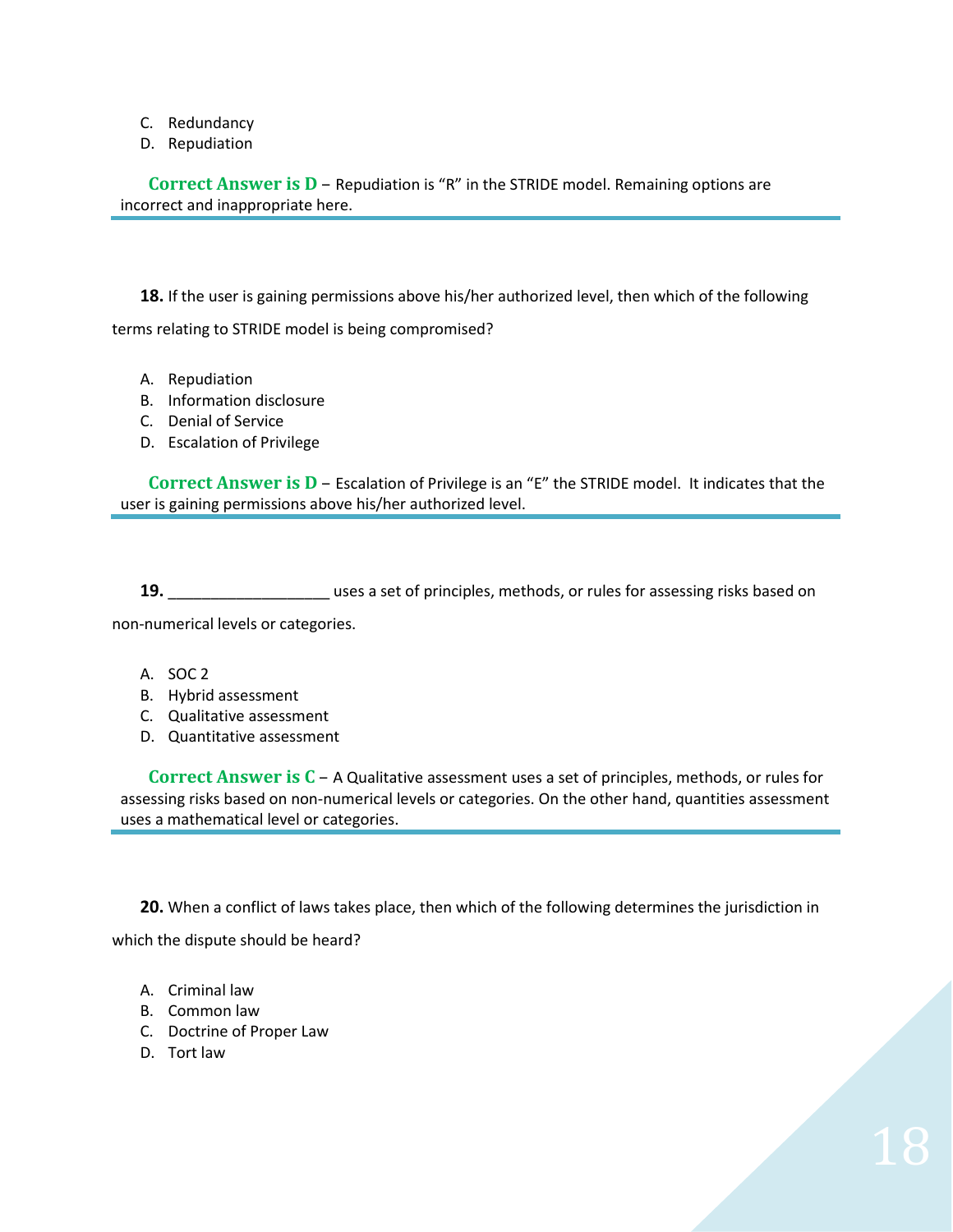**Correct Answer is C** – When a conflict of laws takes place, then the Doctrine of Proper Law determines the jurisdiction in which the dispute should be heard. Tort laws deal with civil liability suits. Common law is used for marriages. Lastly, the criminal laws address the violations of federal or state criminal code.

**21.** Which of the following types of law deals with civil liabilities suite?

- A. Criminal law
- B. Common law
- C. Doctrine of Proper Law
- D. Tort law

**Correct Answer is D** – Tort laws deal with civil liability suits. Contrarily, the Common law is used for marriages. When a conflict of laws takes place, then the Doctrine of Proper Law determines the jurisdiction in which the dispute should be heard. Lastly, the criminal law addresses the violations of federal or state criminal code.

**22.** Which of the following types of law deals with deals with the violations of federal or state

criminal code?

- A. Criminal law
- B. Common law
- C. Doctrine of Proper Law
- D. Tort law

**Correct Answer is A** – Criminal law deals with the violations of federal or state criminal code. On the contrary, Tort laws deal with civil liability suits. Contrarily, the Common law is used for marriages. When a conflict of laws takes place, then the Doctrine of Proper Law determines the jurisdiction in which the dispute should be heard.

**23. 23. 23.** *Let us a series in the most essential security consideration when selecting a new* 

computer facility.

- A. Utility infrastructure
- B. Aircraft flight paths
- C. Location adjacent to competitor's facilities
- D. Local law enforcement response times